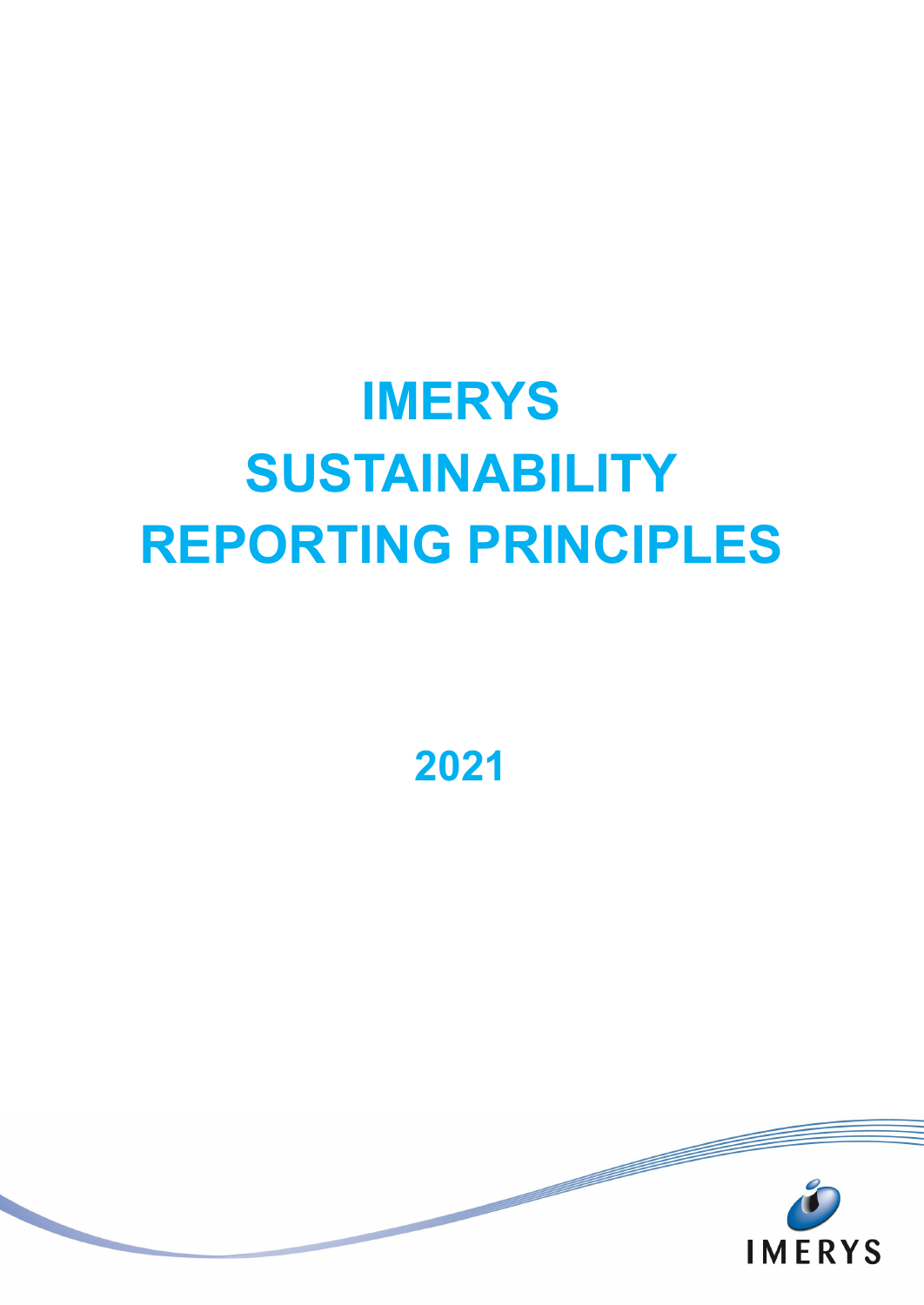**TABLE OF CONTENTS**

| 1. PURPOSE AND SCOPE                                       | 3  |
|------------------------------------------------------------|----|
| 2. MATERIALITY COMPLETENESS                                | 3  |
| 3. STAKEHOLDER INCLUSIVENESS                               | 5  |
| <b>4. DATA COLLECTION AND CONSOLIDATION</b>                | 5  |
| <b>5. CONTROL AND ASSURANCE</b>                            | 8  |
| <b>ANNEX 1 - SASB STANDARDS CORRESPONDENCE TABLE</b>       | 9  |
| <b>ANNEX 2 - TCFD RECOMMENDATIONS CORRESPONDENCE TABLE</b> | 12 |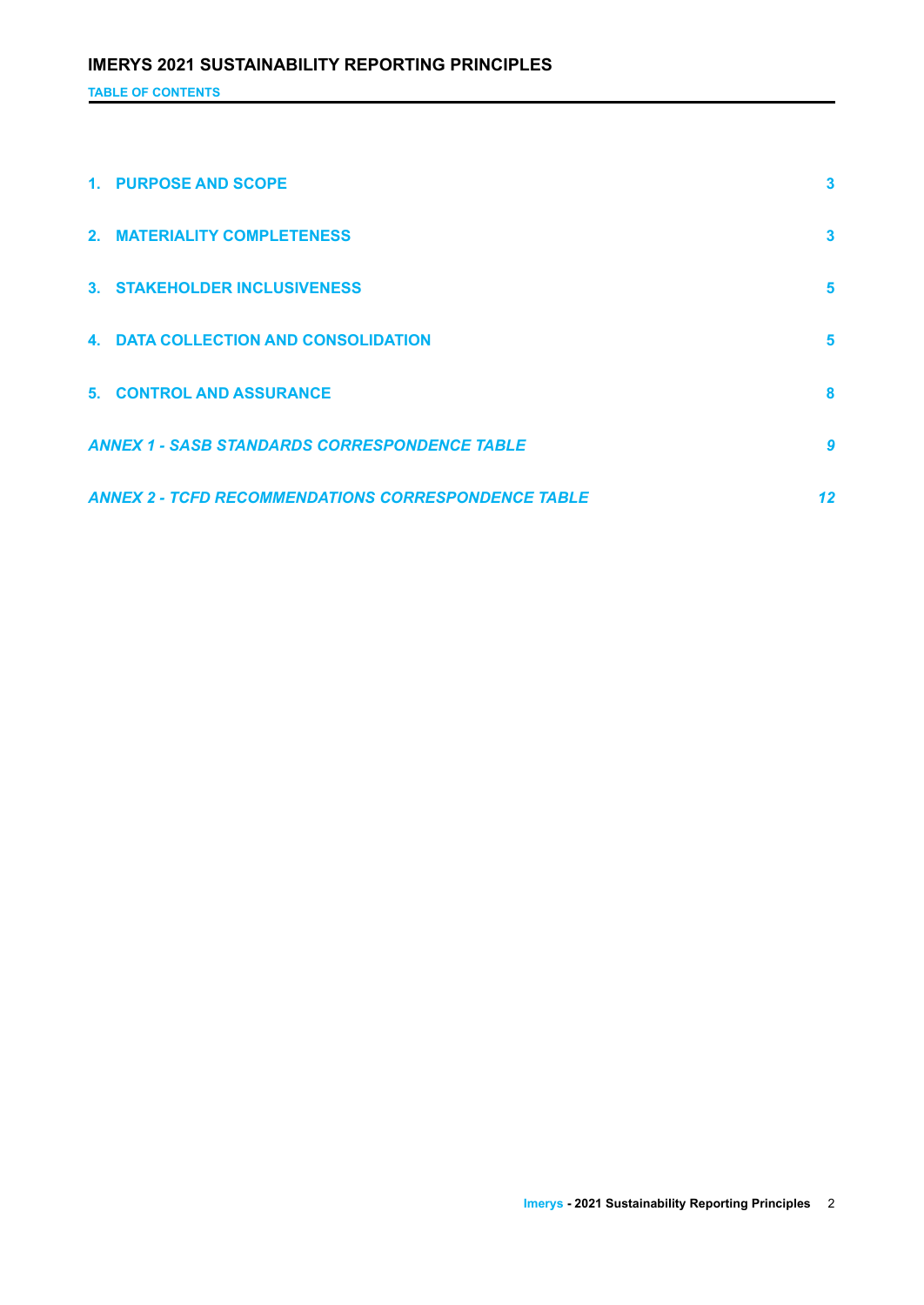**PURPOSE AND SCOPE | MATERIALITY COMPLETENESS**

#### <span id="page-2-0"></span>**1. PURPOSE AND SCOPE**

SustainAgility, the Group Sustainability program, is articulated around three axes as outlined in the Group Sustainability Charter:

- **Empowering our people:** making sure employees and the people we work with stay healthy and safe, nurturing talent, promoting diversity & inclusion, fostering social dialogue and safeguarding human rights;
- **Caring for our planet:** protecting the environment, promoting non-energetic resources efficiency, preserving biodiversity, and acting on climate change;
- **Building for the future**: behaving ethically, operating fairly, ensuring responsible purchasing, engaging with communities and promoting sustainable products and technologies.

Imerys Sustainability reporting complies with the French "*Déclaration de Performance Extra-Financière*" (DPEF) Law<sup>1</sup> and other applicable French reporting obligations. The Group Sustainability program is based on frameworks and standards such as the GRI's Sustainability Reporting Guidelines ("Core" option), the United Nations Global Compact, the United Nations Guiding Principles on Business and Human Rights, ILO Fundamental Conventions, the Organization for Economic Co-operation and Development Guidelines, the International Organization for Standardization (ISO) 26000, the Sustainability Accounting Standards Board (SASB) standards for Metals and Mining and the Task Force on [Climate-related](https://www.fsb-tcfd.org/) Financial Disclosures (TCFD) recommendations (*see correspondence tables for SASB Standards and TCFD recommendations in Annex, pages 9-12 of this document*).

This document describes the reporting principles and standards the Group follows to generate the non-financial performance indicators that are reported within its annual Universal Registration Document, which is available on [Imerys.com.](https://www.imerys.com/media-room/publications)

Imerys Sustainability reporting covers all of the activities over which the Group exerts operational control. Imerys has structured the processes for data consolidation and quality control to ensure the reliability and auditability of the reporting, including several layers of internal verifications.

# <span id="page-2-1"></span>**2. MATERIALITY COMPLETENESS**

A robust assessment of material Sustainability risks is fundamental to the definition of the Imerys Sustainability program. In 2017 and in 2018, in the context of the definition and preparation of the launch of the Group's Sustainability program, Imerys conducted a materiality assessment in order to further integrate stakeholder expectations on environmental, social and governance (ESG) risks, threats and opportunities facing the Group, and define material Sustainability priorities (that may negatively impact or have the capacity to create value for Imerys and its stakeholders).

The table 1 below shows the Imerys six Sustainability major pillars structured into 16 themes; each theme addressing several sub-themes. A materiality survey was conducted to understand Imerys internal and external stakeholders' opinions and expectations regarding these 16 Sustainability themes. Each feedback gives the level of criticality of each theme from 1 (Minor) to 6 (Critical) in terms of creation of positive or mitigation of negative impacts associated with Imerys.

The resulting materiality map emerges the priority issues helping in the definition and the continuous improvement of the Sustainability program. The materiality map is available in the 2021 Universal Registration Document on [Imerys.com](https://www.imerys.com/media-room/publications) (page 60).

At the end of 2019, the results of the materiality assessment were used to define mid-term Sustainability objectives. In 2021, in order to define the next 3-years mid-term objectives and targets, the preliminary phases of the materiality assessment process were relaunched. The final phase is planned at the beginning of 2022.

<sup>&</sup>lt;sup>1</sup> Decree n° 2017-1265 of August 9, 2017 taken for the application of the ordinance n° 2017-1180 of July 19, 2017 relating to the *publication of non-financial information by some large companies and certain groups of companies*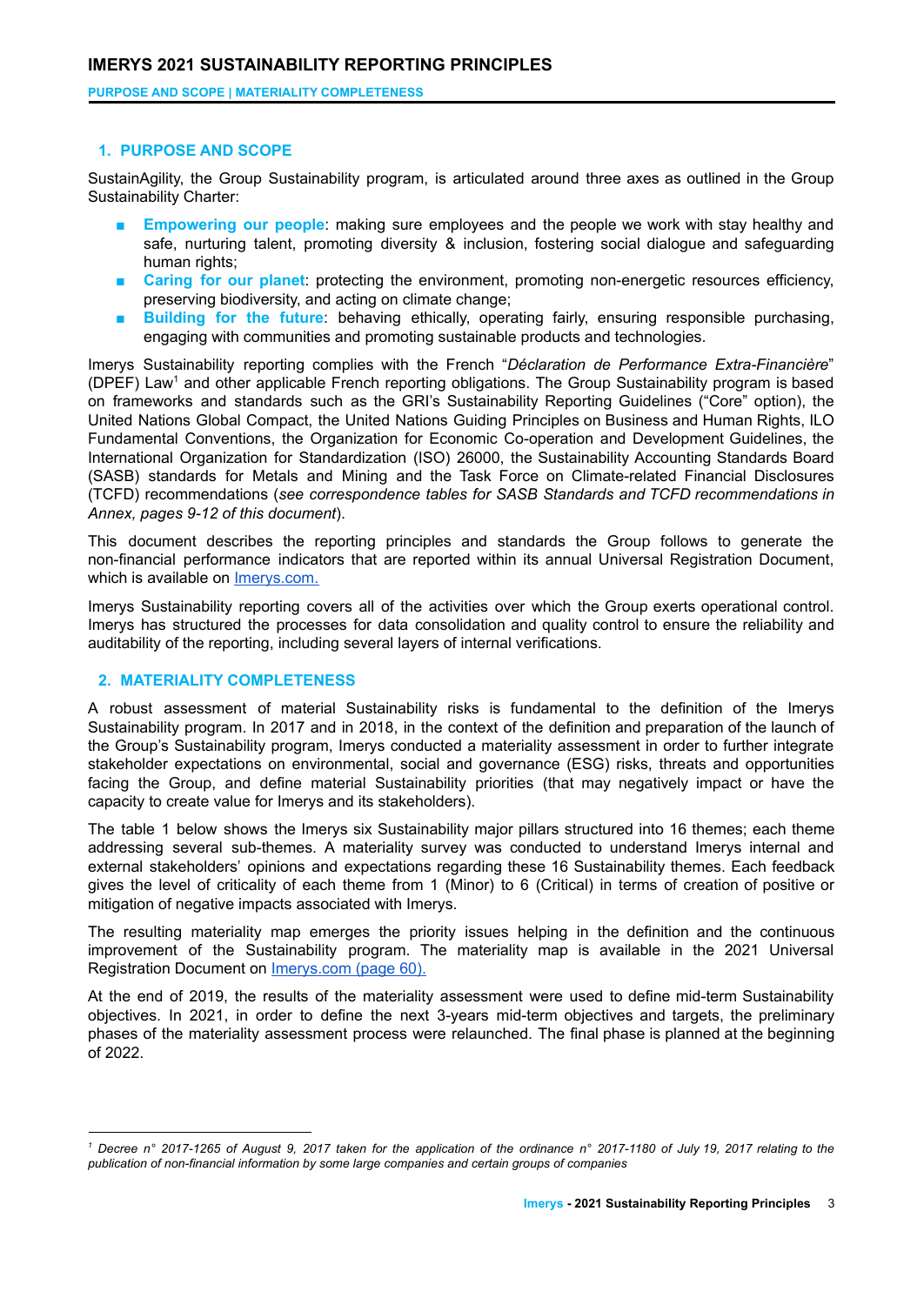**MATERIALITY COMPLETENESS**

# **Table 1: Imerys Sustainability Themes and sub-themes**

| <b>AXIS</b>           | <b>PILLAR</b><br><b>THEMES</b>             |                                      | <b>SUB-THEMES (examples)</b>                                                                                                                                                                                                                                    |
|-----------------------|--------------------------------------------|--------------------------------------|-----------------------------------------------------------------------------------------------------------------------------------------------------------------------------------------------------------------------------------------------------------------|
|                       | <b>SAFETY AND HEALTH</b>                   | Occupational Safety Management       | - Leadership & Accountability<br>- Compliance & Continuous<br>Improvement<br>- Behavioral-Based Safety<br>- Integrated Approach                                                                                                                                 |
|                       |                                            | Occupational Health Management       | - Health Leadership<br>- Health Organization<br>- Health Hazards and Exposure Control<br>- Health Exposure Monitoring<br>- Health and Business Performance                                                                                                      |
| EMPOWERING OUR PEOPLE | <b>HUMAN CAPITAL</b>                       | Human Rights and Labor Practices     | - Promotion and compliance with the<br>Human Rights & ILO Fundamental<br>Conventions<br>- Reorganization Management<br>- Working Conditions<br>- Workplace Well-being                                                                                           |
|                       |                                            | Talents and Skills Management        | - Learning and Development<br>- Talent and Recruitment<br>- Performance and Career Management                                                                                                                                                                   |
|                       |                                            | Social Dialogue                      | - Social Dialogue Organization<br>- Employee Commitment                                                                                                                                                                                                         |
|                       |                                            | Diversity and Inclusion              | - Non-discrimination<br>- Diversity of Governance<br>- Diversity & Inclusion Program                                                                                                                                                                            |
| <b>R PLANET</b>       | <b>ENVIRONMENTAL</b><br><b>STEWARDSHIP</b> | <b>Environmental Management</b>      | - Environmental Management System<br>- Environmental Regulatory Compliance<br>- Wastewater Management<br>- Waste Management<br>- Hazardous Substances Management<br>- Noise & Vibration Management<br>- Air Emissions Management<br>- Transportation Management |
| ᇹ                     |                                            | Natural Resources Efficiency         | - Minerals Resources Optimization<br>- Water Use Efficiency<br>- Other Raw Materials Rational Use                                                                                                                                                               |
| <b>CARING FOR</b>     |                                            | Biodiversity and Land Rehabilitation | - Biodiversity Conservation<br>- Land Use                                                                                                                                                                                                                       |
|                       | <b>CLIMATE CHANGE</b>                      | <b>Climate Change Strategy</b>       | - Global Approach to Climate Change<br>- Energy Efficiency<br>- Renewable Energy Sources<br>- Carbon Emissions Management<br>- Supporting Tools to Group Strategy                                                                                               |
|                       |                                            | <b>Climate Solutions</b>             | - Innovative Climate Solutions                                                                                                                                                                                                                                  |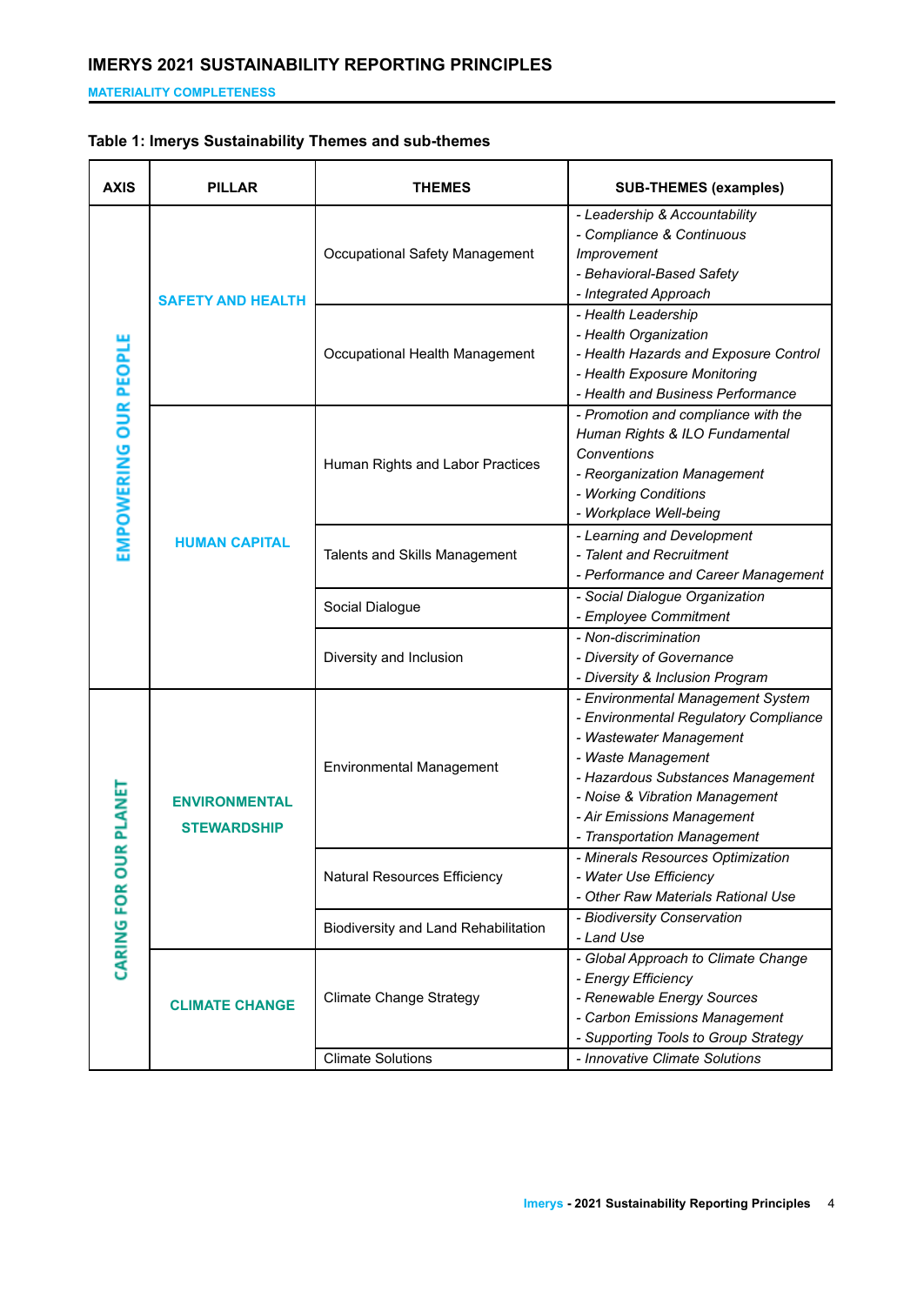**MATERIALITY COMPLETENESS | STAKEHOLDER INCLUSIVENESS | DATA COLLECTION AND CONSOLIDATION**

|                  |                                       |                                 | - Internal Organization                 |
|------------------|---------------------------------------|---------------------------------|-----------------------------------------|
|                  |                                       | Corporate Governance            | - Risks Assessment                      |
|                  |                                       |                                 | - Crisis Management                     |
|                  |                                       |                                 | - Relationships with Stakeholders       |
| <b>FUTURE</b>    |                                       |                                 | - Business Ethics                       |
|                  | <b>BUSINESS CONDUCT</b>               | <b>Fair Operating Practices</b> | - Permitting & Property Rights          |
|                  |                                       | and Responsible Purchasing      | - Responsible Purchasing                |
| Ĕ                |                                       |                                 | Management                              |
|                  |                                       |                                 | - Territorial and Socio-Economic Impact |
| FOR <sup>-</sup> |                                       | <b>Community Engagement</b>     | Identification                          |
|                  |                                       |                                 | - Support for socio-economic            |
| <b>BUILDING</b>  |                                       |                                 | development                             |
|                  |                                       |                                 | - Sustainable value creation            |
|                  | <b>PORTFOLIO</b><br><b>MANAGEMENT</b> | <b>Product Sustainability</b>   | - Market alignment                      |
|                  |                                       |                                 | - Product environmental footprint       |
|                  |                                       |                                 | - Process Efficiency Approach           |
|                  |                                       | Sustainable Technologies        | - Technological Upgrade and             |
|                  |                                       |                                 | <b>Discontinuity</b>                    |

## **3. STAKEHOLDER INCLUSIVENESS**

Imerys depends on the solid long-term relationships it develops with its key stakeholders; respecting the countries, communities and environments across the globe where its operations are located. As such, Imerys considers itself accountable to a wide variety of stakeholders, both internal and external. Identifying stakeholders and gaining an understanding of their needs and expectations is a critical step to foster engagement.

The different stakeholders that have been involved to identify material issues come from different representative areas and include:

- Internal stakeholders: Executive management, senior management of businesses and functions, employees and employee representatives;
- External stakeholders: Local community members, shareholders and investors, banks and brokers, government authorities, business partners, customers, suppliers, subcontractors, professional associations, NGOs, and other stakeholders.

# <span id="page-4-0"></span>**4. DATA COLLECTION AND CONSOLIDATION**

Data collection and consolidation follow reporting processes detailed in the reporting protocols published at Group level and are supported by different internal reporting systems.

In 2021, the Group began the full roll-out of a new energy and environmental performance reporting tool. This reporting tool captures Group data and indicators related to environmental management systems certifications, as well as indicators related to the environmental aspects such as water, waste, air emissions, biodiversity, and energy and greenhouse gas emissions. As a result of the implementation of the new reporting tool, several indicators have been adjusted relative to 2020. Where appropriate these changes have been signaled and explained in the Universal registration Document 2021.

The table 2 below is the list of the reporting items, as well as their frequency, scope and consolidation systems in 2021.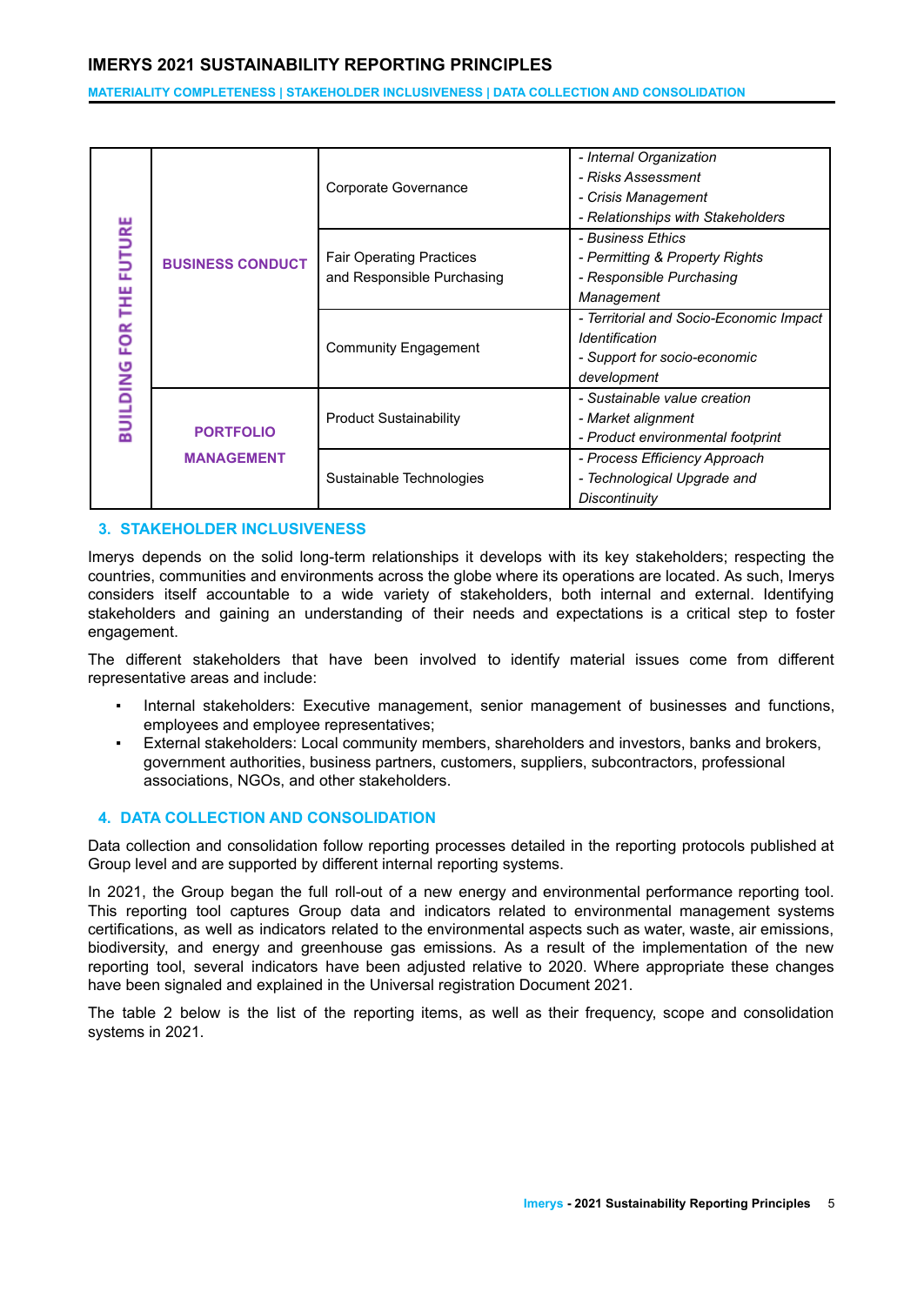#### **MATERIALITY COMPLETENESS | STAKEHOLDER INCLUSIVENESS | DATA COLLECTION AND CONSOLIDATION**

## **Table 2: Imerys Reporting Items**

| <b>Items</b>                           | <b>Frequency</b> | <b>Scope</b> | <b>System</b>                  | <b>Remarks</b>                                                                                                                                                      |
|----------------------------------------|------------------|--------------|--------------------------------|---------------------------------------------------------------------------------------------------------------------------------------------------------------------|
| Human<br>Resources                     | Monthly          | All          | Internal reporting<br>platform | A monthly headcount report is published<br>internally                                                                                                               |
| Safety and<br>Health                   | Monthly          | All          | Internal reporting<br>platform | Details of injury or illness are reported and<br>tracked with a centralized internal incident<br>tool; a monthly safety report is published<br>internally           |
| Energy,<br>Emissions and<br>Production | Monthly          | All          | Internal reporting<br>platform | In accordance with the GHG Protocol with<br>several minor exceptions (detailed in the next<br>sections below); a quarterly energy report is<br>published internally |
| Environment                            | Quarterly        | All          | Internal reporting<br>platform | Commercial activities, sales and<br>administrative offices, as well as projects on<br>customers' sites are excluded                                                 |
| Environmental<br>Incidents             | When needed      | All          | Internal reporting<br>platform | Details and impacts of incident are reported<br>and tracked with a centralized internal<br>incidents tool                                                           |
| Payments to<br>governments             | Annually         | All mines    | Internal reporting<br>platform | Following the financial data reporting process<br>and published on the Group website                                                                                |

Generally, the data reporting parameters include each of the legal entities in which Imerys directly or indirectly owns 50% or more interest, and the reporting structure generally mirrors the business and finance organizations as well as the Group's legal structure. Furthermore, legal entities are normally split into various sites for the relevant indicators. Modifications are occasionally made to this general framework to accommodate special circumstances in the operations.

#### **Human resources**

Imerys reports the data associated with permanent employees, expatriates, fixed-term employees, seasonal workers and apprentices as well as external employees (such as agency workers/contractors or vendors) for which Imerys has managerial authority, and/or can influence strongly and directly.

#### **Health and safety**

Imerys reports on a monthly basis the data (working hours and incidents) associated with Imerys employees (on Group company payroll) and non-Imerys employees (such as agency workers/contractors or vendors) for which Imerys has managerial authority, and/or can influence strongly and directly. The safety and health reporting obligation extends to operations, joint ventures, partnerships and other similar business arrangements in which Imerys owns a majority interest (>50% shares) and has operational control. Newly-acquired operations are normally included as of the date of acquisition. In the event that acquired operations have safety standards that do not meet Imerys' safety standards, the Group may delay including such operations in the Imerys reporting perimeter for up to one year in order to align operations with Imerys' standards. Newly built projects with a turnkey contract have been integrated when the responsibility for workplace safety is transferred to Imerys according to the legal and commercial terms and conditions. Divested or discontinued operations are excluded from reporting as of the date of discontinuation.

#### **Environment**

Environmental reporting scope includes all mining and production assets/facilities operated by Imerys. The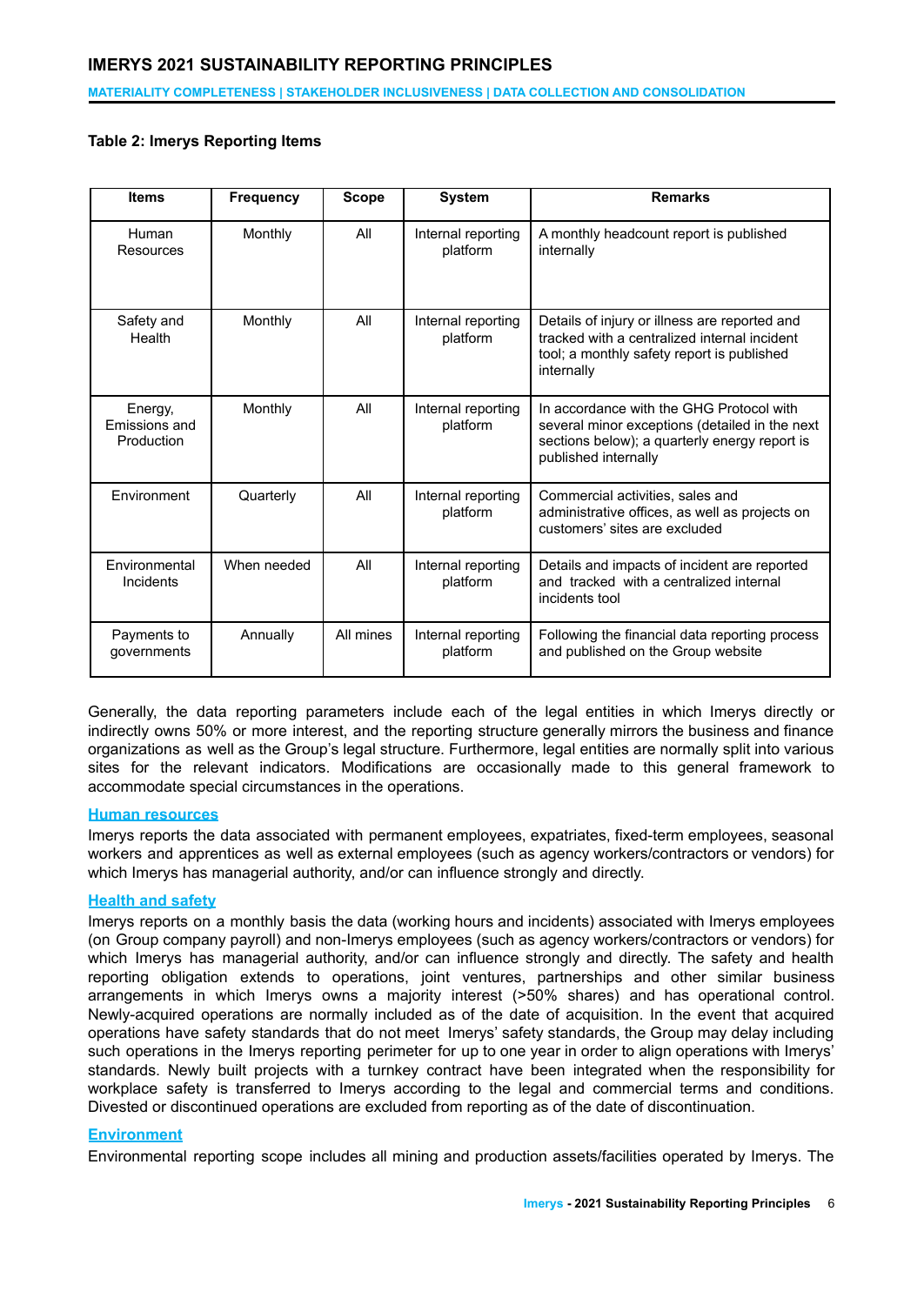#### **MATERIALITY COMPLETENESS | STAKEHOLDER INCLUSIVENESS | DATA COLLECTION AND CONSOLIDATION**

term "assets operated by Imerys" excludes commercial activities, sales and administrative offices, and projects on customers' sites.

*Environmental incident*: Imerys reports environmental incidents as soon as they occur. Environmental incidents severity is determined by evaluating the environmental, financial, regulatory and reputational consequences and can be**:** *Minor* (No harm to the environment) - *Medium* (Minimal and no permanent harm to the environment or minor breach of legislation or company standards) - *Serious* (Limited short-term harm to the environment, occasional breach of legislation or company standards, or formal notice from authority or governmental agency or formal complaint by a third party) - *Major* (Immediate long term harm to the environment, repeated breach of legislation or company standards) - *Catastrophic* (Immediate long term catastrophic harm to the environment, severe breach of legislation or company standards). Environmental fine is a direct penalty imposition. Fines do not include the costs payable to the regulatory authority bringing the action or the compensation claims arising from the outcome of the regular's action. They are reported in the quarter and the year that the fines were imposed.

*Environmental certification*: Several Imerys sites are ISO-14001 and/or EMAS (EU Eco-Management and Audit Scheme) certified. This information is reported by the sites if the certification has been given or is still valid during the reporting period.

*Water withdrawal*: Data are reported on a quarterly basis to analyze water use in Imerys operations. Water moved from the ground to the surface as a part of mine operations is not considered by the Group to be "used" in the Imerys operations and is, therefore, excluded from the reporting of water. Some Imerys operations reuse or recycle water. The "recycled water" indicator was established to promote using water in a sustainable way at Imerys operations. It refers to the water that is used on site more than one time before it returns to the natural hydrologic system. For example, many Imerys operations pump water from a surface impoundment, use the water in the process, and then pump the water back to the surface impoundment. The cooling water supplied by third-party facilities (e.g., a customer's paper mill) and circulated back in a close loop is not counted as recycled water by Imerys operations.

**Waste**: Data are reported on a quarterly basis. Imerys mining operations remove overburden and separate minerals that are valuable from other materials. Such overburden and mineral solids (e.g., tailings, off-specification materials, etc.) are usually stored on or near production areas at the quarries since they may be useful in the future. In many cases, the overburden and mineral solids are used as backfilling or re-profiling materials in post-mining restoration work. For these reasons, they are not quantified and reported as "waste" by Imerys. Off-specification materials from the processing operations which are placed back in the Imerys quarries are counted as waste only when subject to regulatory requirements. All countries in which Imerys operates have national environmental laws regulating waste. The national environmental laws of different countries apply different criteria to determine whether a waste will need special management because it is toxic, corrosive, explosive, flammable, reactive or otherwise dangerous to human health or the environment. Each operation follows the national environmental laws of the country in which it is operating to determine whether a specific waste is regulated as hazardous haste or non-hazardous waste. If some water-containing liquid is counted as waste (rather than wastewater) according to regulations, the reported quantity excludes the water content.

#### **Energy and emissions**

Imerys reports energy and emissions data on all mining and production assets/facilities operated by Imerys on a monthly basis for the same scope as the environmental data.

Imerys aligns with the GHG Protocol<sup>2</sup> for its energy and greenhouse gas emissions data reporting and consolidation with some exceptions.

- **Scope 1 emissions** from direct energy are automatically calculated in the reporting system using the most recently available fuels emission factors from the United States Environmental Protection Agency database (EPA).

<sup>&</sup>lt;sup>2</sup> The Greenhouse Gas Protocol (GHG Protocol) is the most widely used international accounting tool for government and business leaders to understand, quantify and manage greenhouse gas emissions. The GHG Protocol is managed in a partnership between the *World Resources Institute (WRI) and the World Business Council for Sustainable Development (WBCSD).*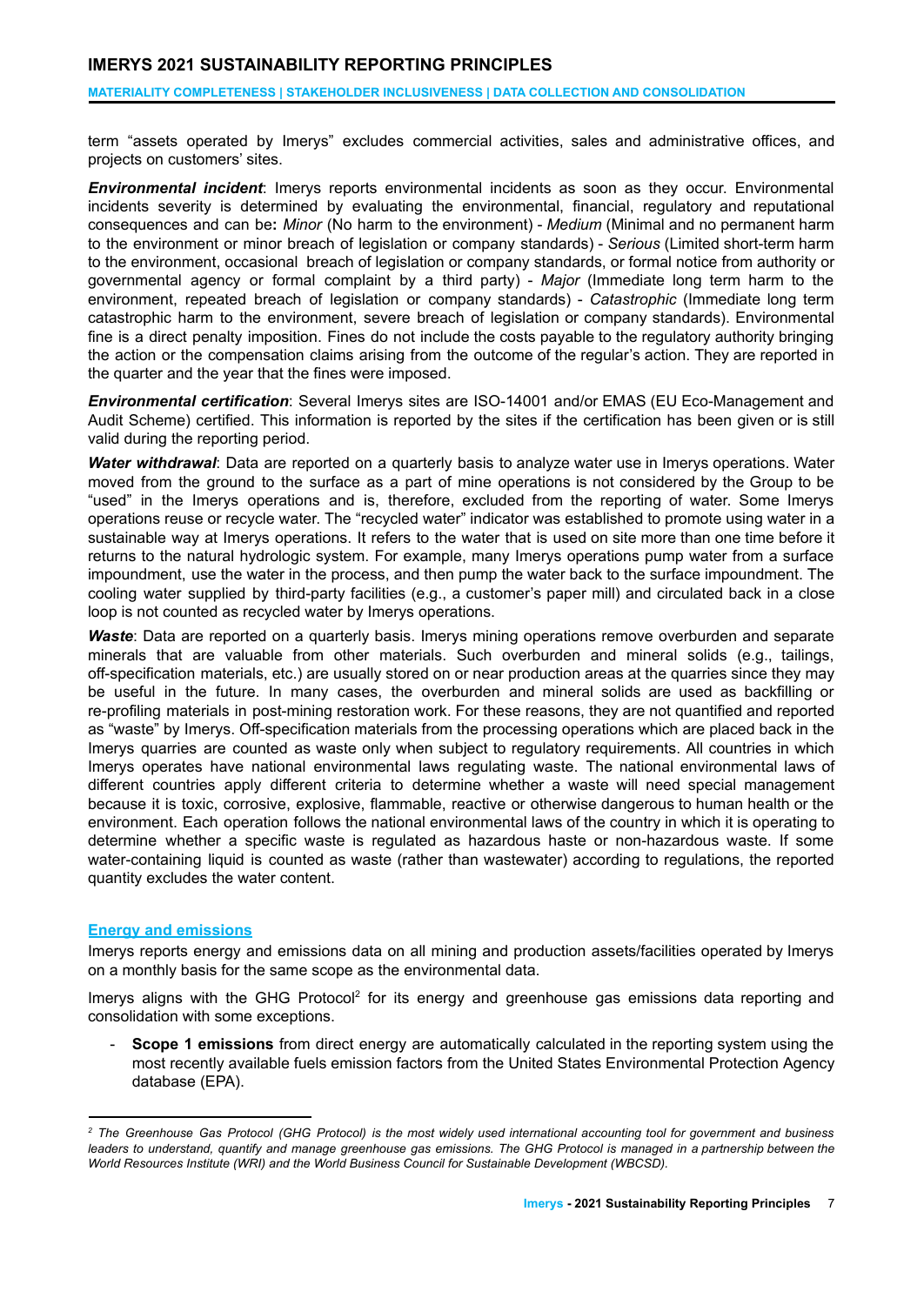**DATA COLLECTION AND CONSOLIDATION | CONTROL AND ASSURANCE**

- **Scope 2 emissions** of purchased electricity, heat, or steam are calculated in the reporting system with the emission factor by country supplied by the International Energy Agency (IEA) and the Emissions and Generation Resource Integrated Database (eGRID) provided by the United States Environmental Protection Agency (EPA) for the sites located in the United States.
- **Scope 3 emissions** for purchased goods and services, fuel and energy related activities (not included in Scope 1 or 2), upstream transportation and distribution, waste generated in operations and downstream transportation and distribution. These categories are estimated to represent around 95% of the Group's total Scope 3 emissions. Reliable emission data from Group suppliers is not readily available; as such the estimation of Scope 3 emissions does not yet represent a full calculation of all Scope 3 emissions linked with Imerys operations. However, in order to continue to improve the quantification and to identify potential levers to reduce Scope 3 emission, in 2021, Imerys launched a dedicated project to quantify the CO2 emitted for goods and services purchased by the Group based on the GHG Protocol's Corporate Value Chain (Scope 3) Accounting and Reporting Standard.

The GHG Protocol requires that all facilities within an organizational boundary are to be included in the reporting perimeter. To fully comply with the GHG Protocol, Imerys would need to include not only emissions from mining and minerals processing facilities, but also emissions from offices and any other facility within its organizational boundary. The GHG Protocol also requires reporting of fugitive emissions from owned and controlled sites and Imerys does not report on these fugitive emissions. Fugitive emissions result from intentional or unintentional releases (e.g., equipment leaks from joints, seals, packing and gaskets; hydro-fluorocarbon emissions during the use of refrigeration and air conditioning equipment in buildings and cars; and methane leakages from gas transport)

## *Imerys GHG emissions recalculation policy:*

The new reporting tool deployed in 2021 was structured to facilitate the reporting of market-based greenhouse gas emissions as well as location-based greenhouse gas emission reporting. The new tool was also structured to facilitate increased data reporting accuracy for renewable energy. With the design and implementation of the new reporting system, all emission factors used for the calculation of greenhouse gasses were updated. The updated emission factors are based on the updated Environmental Protection Agency (EPA), International Energy Agency (IEA) and Emissions and Generation Resource Integrated Database (eGRID) databases each year from 2018 onwards. As a result of this update, and in line with the Group GHG Recalculation Policy, the change in calculation methodology triggered the recalculation of the 2018 base year. For 2018, 2019 and 2020, all the Scope 1 emissions for each year have been recalculated using the most recently available fuels emission factors from the EPA. The location-based Scope 2 emissions have been recalculated each year using the available emission factors at the start of that given year. For 2021 for the market-based reporting, the emission factor provided by the supplier has been used.

# **Production**

Production data is related to the quantity of final products produced by the entity during the reporting period in dry metric tons (dmt).

# <span id="page-7-0"></span>**5. CONTROL AND ASSURANCE**

Imerys works to continuously improve the quality and accuracy of its reporting. The reporting process with data contributors and validators, as well as the automatic checks and comparisons in our internal reporting platforms, enables the Group to check and verify the data quality on an ongoing basis. Processes for data consolidation and quality control ensure the reliability and auditability of the reporting, including several layers of internal verifications.

Under the regulatory obligations stemming from the "DPEF" Law, Imerys retains a third party to verify its sustainability reporting and compliance status. The report issued by the statutory auditors is available in section 3.9 of the Universal [Registration](https://www.imerys.com/media-room/publications) Document.

After the annual publication of the Universal Registration Document, some EHS (environmental, health and safety) data may still be updated the following year after internal or external verifications.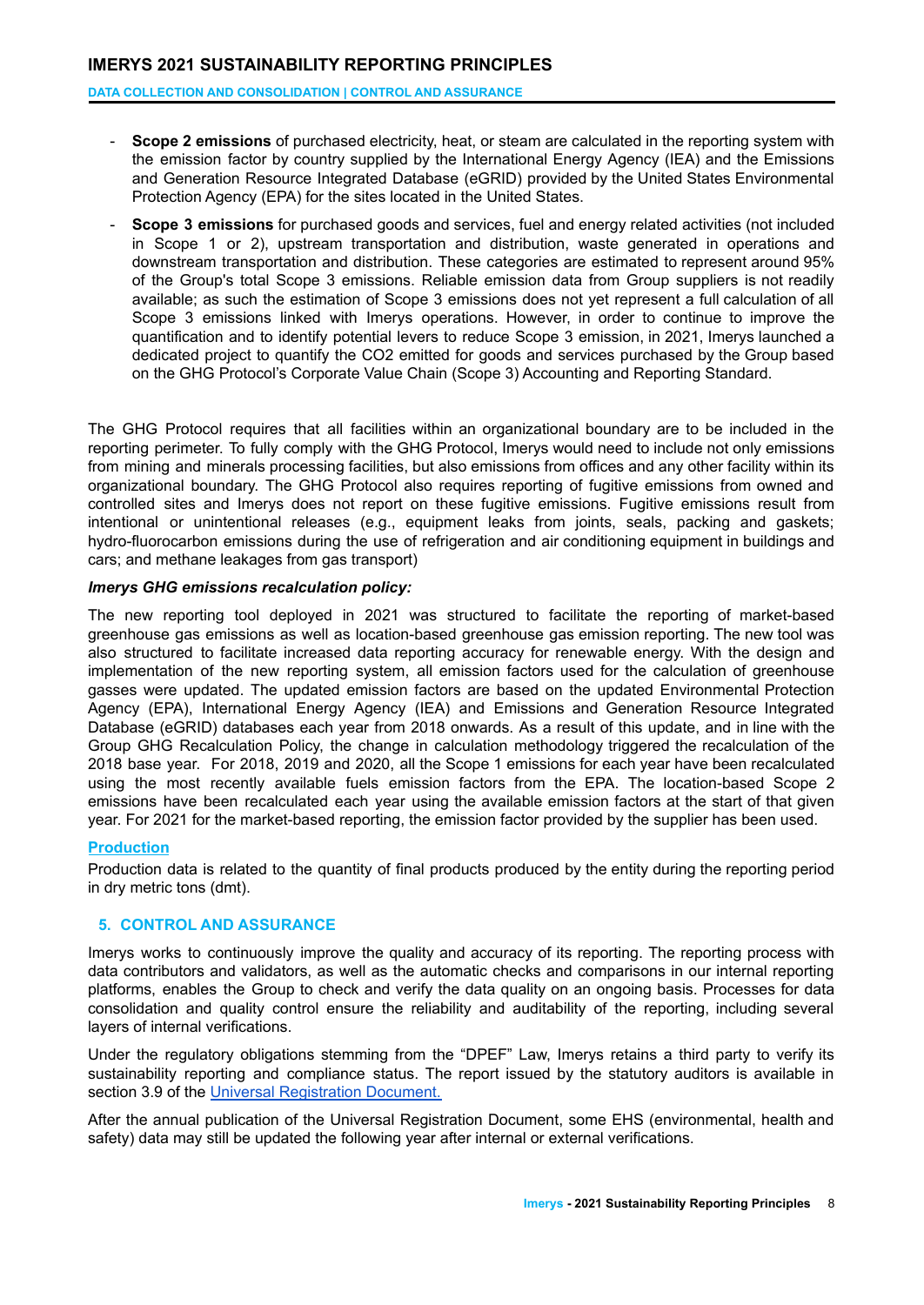## **ANNEX 1 - Sustainability Accounting Standards Board (SASB) standards correspondence table**

Imerys disclosures refer to its 2021 CDP Report and 2021 Universal Registration Document.

| <b>SASB</b><br><b>CODE</b> | <b>1- ACCOUNTING METRICS</b>                                                                                                                                                                               | <b>IMERYS DISCLOSURES</b>        | <b>COMMENTS</b>                                                                                                                                      |  |  |  |
|----------------------------|------------------------------------------------------------------------------------------------------------------------------------------------------------------------------------------------------------|----------------------------------|------------------------------------------------------------------------------------------------------------------------------------------------------|--|--|--|
|                            | <b>Greenhouse gas emissions</b>                                                                                                                                                                            |                                  |                                                                                                                                                      |  |  |  |
| EM-MM-<br>110a.1           | Gross global Scope 1 emissions, percentage<br>covered under emissions-limiting regulations                                                                                                                 | CDP p. 28; 34-36; 50-51          | Imerys follows an operational<br>control approach in line with<br>the Greenhouse Gas Protocol<br>and not a financial control<br>approach.            |  |  |  |
| EM-MM-<br>110a.2           | Discussion of long-term and short-term<br>strategy or plan to manage Scope 1<br>emissions,<br>emissions reduction targets, and an analysis<br>of performance against those targets                         | URD p. 79-85<br>CDP p. 16-25; 37 |                                                                                                                                                      |  |  |  |
|                            |                                                                                                                                                                                                            | <b>Air Quality</b>               |                                                                                                                                                      |  |  |  |
| EM-MM-<br>120a.1           | Air emissions of the following pollutants: (1)<br>CO, (2) NOx (excluding N2O), (3) SOx, (4)<br>particulate matter (PM10), (5) mercury (Hg),<br>(6) lead (Pb), and (7) volatile organic<br>compounds (VOCs) | <b>URD p.75</b>                  | Some of the Group's mineral<br>conversion processes use<br>calcination, which can emit<br>nitrogen oxide (NOx) and sulfur<br>dioxide (SO2).          |  |  |  |
|                            |                                                                                                                                                                                                            | <b>Energy Management</b>         |                                                                                                                                                      |  |  |  |
| EM-MM-<br>130a.1           | (1) Total energy consumed, (2) percentage<br>grid electricity, (3) percentage renewable                                                                                                                    | URD p. 83-84; 95<br>CDP p.38-46  |                                                                                                                                                      |  |  |  |
|                            |                                                                                                                                                                                                            | <b>Water Management</b>          |                                                                                                                                                      |  |  |  |
| EM-MM-<br>140a.1           | (1) Total fresh water withdrawn, (2) total fresh<br>water consumed, percentage of each in<br>regions with High or Extremely High Baseline<br><b>Water Stress</b>                                           | URD p.72; 75; 103<br>CDP p.12-13 | An assessment of chronic<br>physical risks for the Group<br>including water stress area has<br>been performed and the results<br>are being analyzed. |  |  |  |
| EM-MM-<br>140a.2           | Number of incidents of non-compliance<br>associated with water quality permits,<br>standards, and regulations                                                                                              | <b>URD p.73-74</b>               |                                                                                                                                                      |  |  |  |
|                            | <b>Waste &amp; Hazardous Materials Management</b>                                                                                                                                                          |                                  |                                                                                                                                                      |  |  |  |
| EM-MM-<br>150a.1           | Total weight of tailings waste, percentage<br>recycled                                                                                                                                                     |                                  | This data is not presently<br>reported.                                                                                                              |  |  |  |
| EM-MM-<br>150a.2           | Total weight of mineral processing waste,<br>percentage recycled                                                                                                                                           | URD p. 75; 103<br>CDP p.47       |                                                                                                                                                      |  |  |  |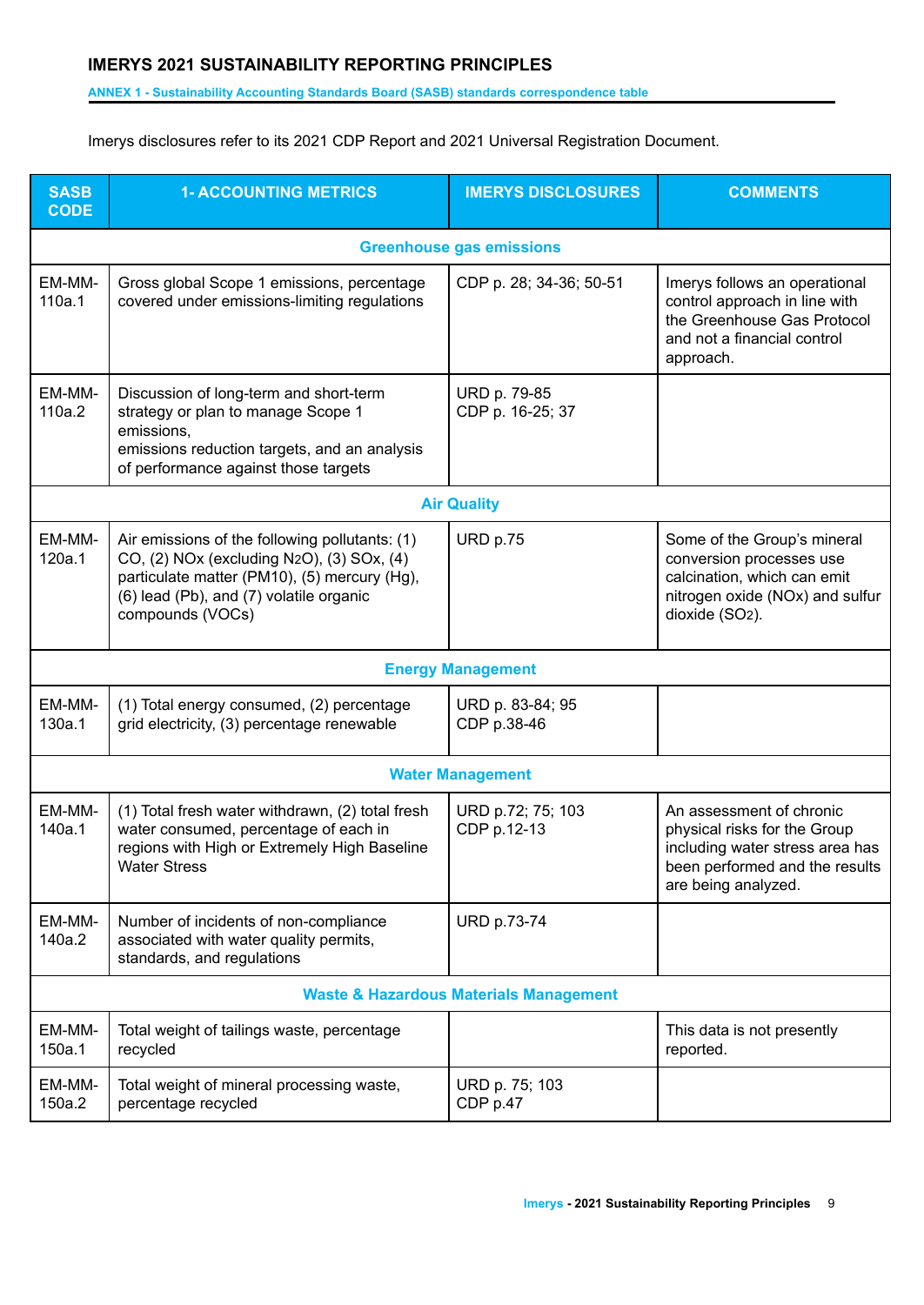## **ANNEX 1 - Sustainability Accounting Standards Board (SASB) standards correspondence table**

| EM-MM-<br>150a.3 | Number of tailings impoundments, broken<br>down by MSHA hazard potential                                                                                    |                                                                  | Imerys has a limited number of<br>tailings facilities.<br>Imerys has adopted the Global<br>Industry Standard on Tailings<br>Management and will disclose<br>the relevant information in the<br>Global Tailings Portal. |  |  |
|------------------|-------------------------------------------------------------------------------------------------------------------------------------------------------------|------------------------------------------------------------------|------------------------------------------------------------------------------------------------------------------------------------------------------------------------------------------------------------------------|--|--|
|                  |                                                                                                                                                             | <b>Biodiversity Impacts</b>                                      |                                                                                                                                                                                                                        |  |  |
| EM-MM-<br>160a.1 | Description of environmental management<br>policies and practices for active sites                                                                          | <b>URD p.72-73</b>                                               |                                                                                                                                                                                                                        |  |  |
| EM-MM-<br>160a.2 | Percentage of mine sites where acid rock<br>drainage is: (1) predicted to occur, (2) actively<br>mitigated, and (3) under treatment or<br>remediation       |                                                                  | Acid rock drainage is not<br>material at Group level and as<br>such is not a consolidated<br>information the Group reports.                                                                                            |  |  |
| EM-MM-<br>160a.3 | Percentage of (1) proved and (2) probable<br>reserves in or near sites with protected<br>conservation status or endangered species<br>habitat               |                                                                  | Data related to protected<br>conservation status are in the<br>process of being mapped<br>together with the Group's<br>scientific partners.                                                                            |  |  |
|                  |                                                                                                                                                             | <b>Security, Human Rights &amp; Rights of Indigenous Peoples</b> |                                                                                                                                                                                                                        |  |  |
| EM-MM-<br>210a.1 | Percentage of (1) proved and (2) probable<br>reserves in or near areas of conflict                                                                          |                                                                  | Imerys does not have proved<br>and probable reserves in or<br>near areas of conflict.                                                                                                                                  |  |  |
| EM-MM-<br>210a.2 | Percentage of (1) proved and (2) probable<br>reserves in or near indigenous land                                                                            |                                                                  | This data is not available.                                                                                                                                                                                            |  |  |
| EM-MM-<br>210a.3 | Discussion of engagement processes and due<br>diligence practices with respect to human<br>rights, indigenous rights, and operation in<br>areas of conflict | URD p.66, 88-91                                                  | Imerys operations are not<br>located in areas of conflict.                                                                                                                                                             |  |  |
|                  |                                                                                                                                                             | <b>Community Relations</b>                                       |                                                                                                                                                                                                                        |  |  |
| EM-MM-<br>210b.1 | Discussion of process to manage risks and<br>opportunities associated with community<br>rights and interests                                                | <b>URD p.91-92</b>                                               |                                                                                                                                                                                                                        |  |  |
| EM-MM-<br>210b.2 | Number and duration of non-technical delays                                                                                                                 |                                                                  | This data is not available.                                                                                                                                                                                            |  |  |
|                  | <b>Labor Relations</b>                                                                                                                                      |                                                                  |                                                                                                                                                                                                                        |  |  |
| EM-MM-<br>310a.1 | Percentage of active workforce covered under<br>collective bargaining agreements, broken<br>down by U.S. and foreign employees                              | URD p.66                                                         | Data are consolidated at Group<br>level.                                                                                                                                                                               |  |  |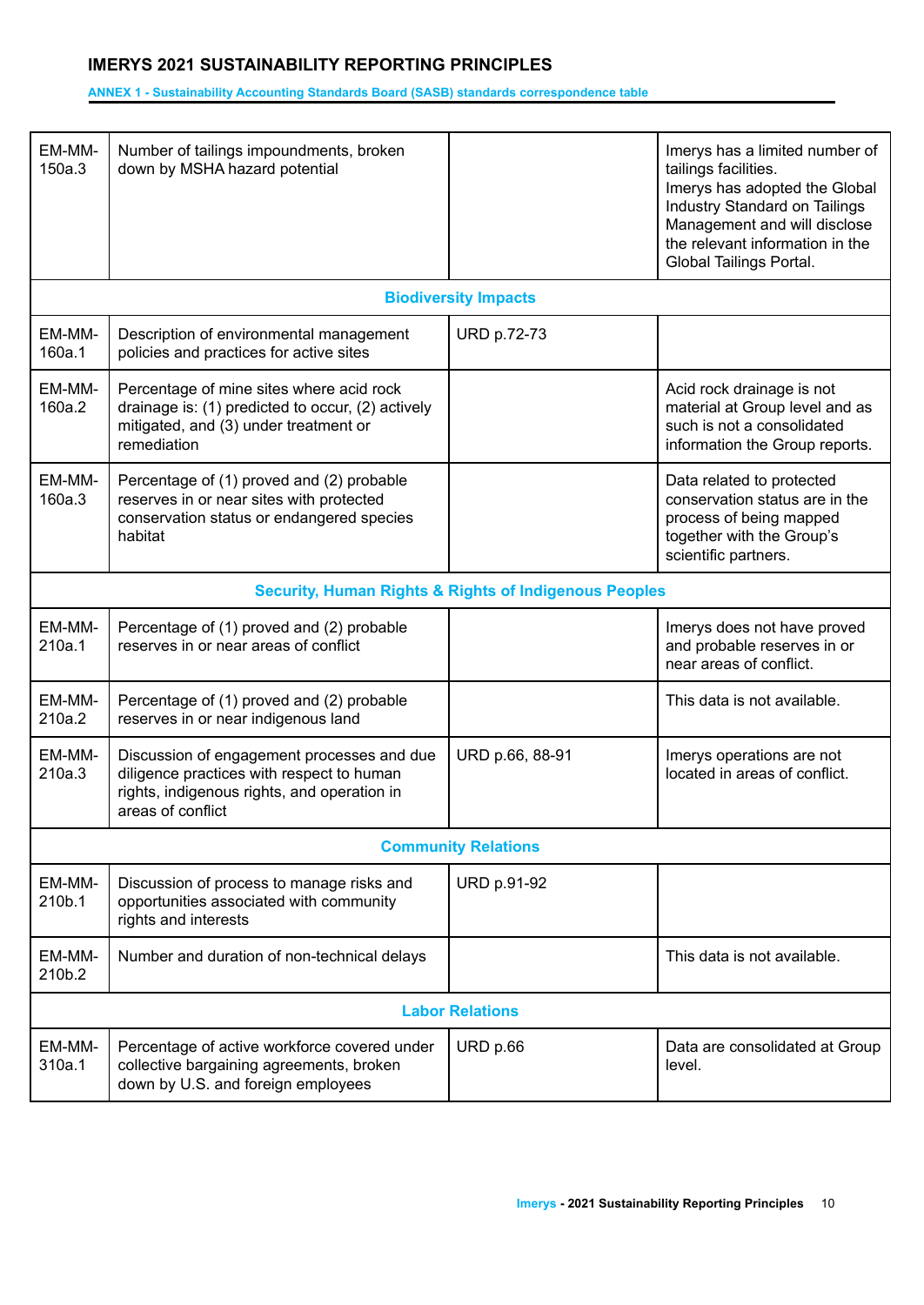## **ANNEX 1 - Sustainability Accounting Standards Board (SASB) standards correspondence table**

| EM-MM-<br>310a.2           | Number and duration of strikes and lockouts<br>(Disclosure shall include a description of the<br>root cause for each work stoppage)                                                                                             | URD p.69                                  | Description of root cause for<br>each work stoppage is tracked<br>internally.                                                    |
|----------------------------|---------------------------------------------------------------------------------------------------------------------------------------------------------------------------------------------------------------------------------|-------------------------------------------|----------------------------------------------------------------------------------------------------------------------------------|
|                            |                                                                                                                                                                                                                                 | <b>Workforce Health &amp; Safety</b>      |                                                                                                                                  |
| EM-MM-<br>320a.1           | (1) MSHA all-incidence rate, (2) fatality rate,<br>(3) near miss frequency rate (NMFR) and (4)<br>average hours of health, safety, and<br>emergency response training for (a) full-time<br>employees and (b) contract employees | URD p.62-64;68;100                        | NMFR is tracked internally but<br>not published.<br>Contractor employee training<br>data is not available.                       |
|                            |                                                                                                                                                                                                                                 | <b>Business Ethics &amp; Transparency</b> |                                                                                                                                  |
| <b>EM-MM-</b><br>510a.1    | Description of the management system for<br>prevention of corruption and bribery<br>throughout the value chain                                                                                                                  | <b>URD p.88-92</b>                        |                                                                                                                                  |
| EM-MM-<br>510a.2           | Production in countries that have the 20 lowest<br>rankings in Transparency International's<br><b>Corruption Perception Index</b>                                                                                               |                                           | Imerys operations are not<br>located in countries that have<br>the 20 lowest rankings in<br>Transparency International's<br>CPI. |
| <b>SASB</b><br><b>CODE</b> | <b>2- ACTIVITY METRICS</b>                                                                                                                                                                                                      | <b>DISCLOSURES</b>                        | <b>COMMENTS</b>                                                                                                                  |
| EM-MM-<br>000.A            | Production of (1) metal ores and (2) finished<br>metal products                                                                                                                                                                 | N/A                                       | Imerys does not mine or<br>produce metal ores or finished<br>metal products                                                      |
| EM-MM-<br>000.B            | Total number of employees, percentage<br>contractors                                                                                                                                                                            | URD p.65; 100-102                         |                                                                                                                                  |